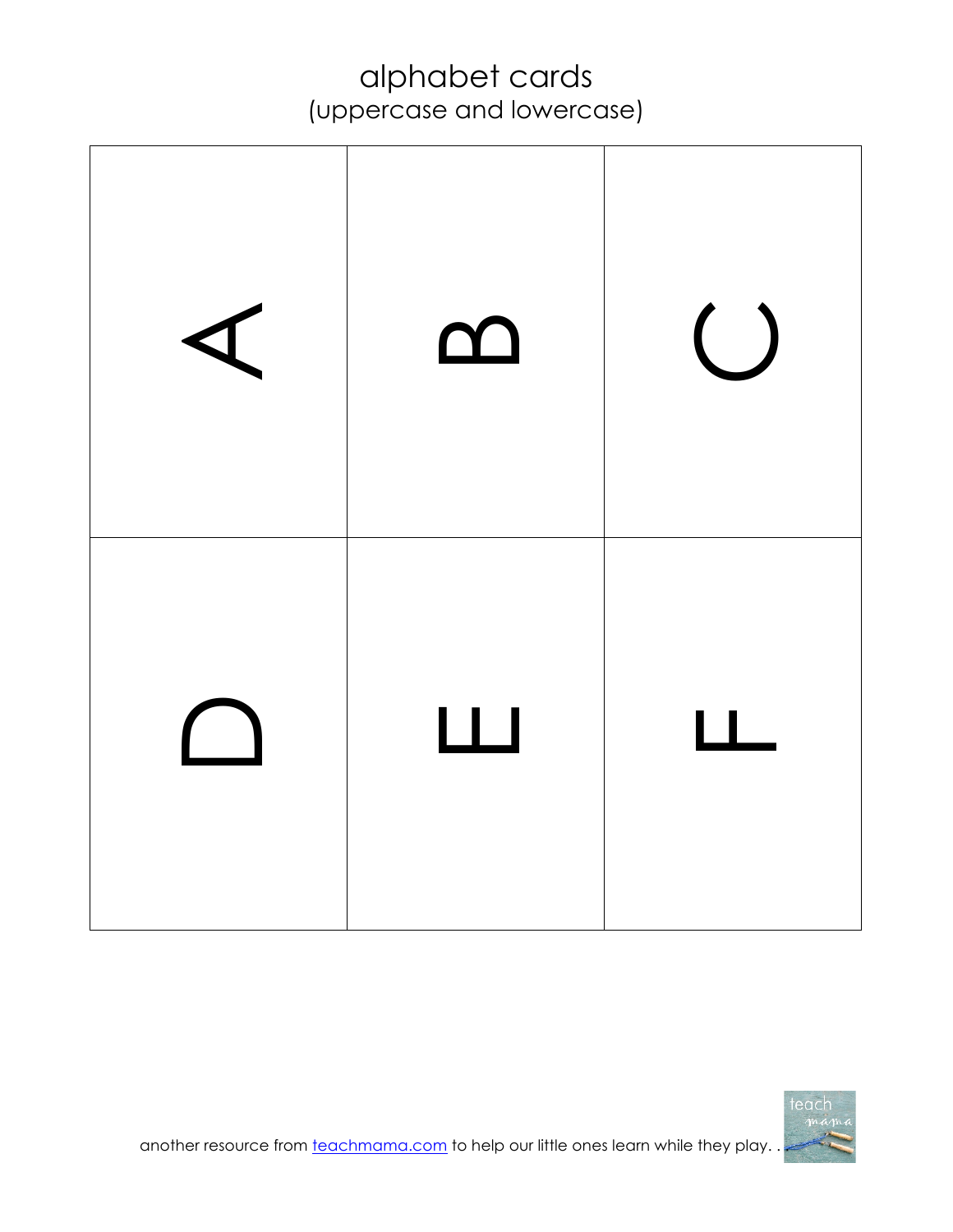

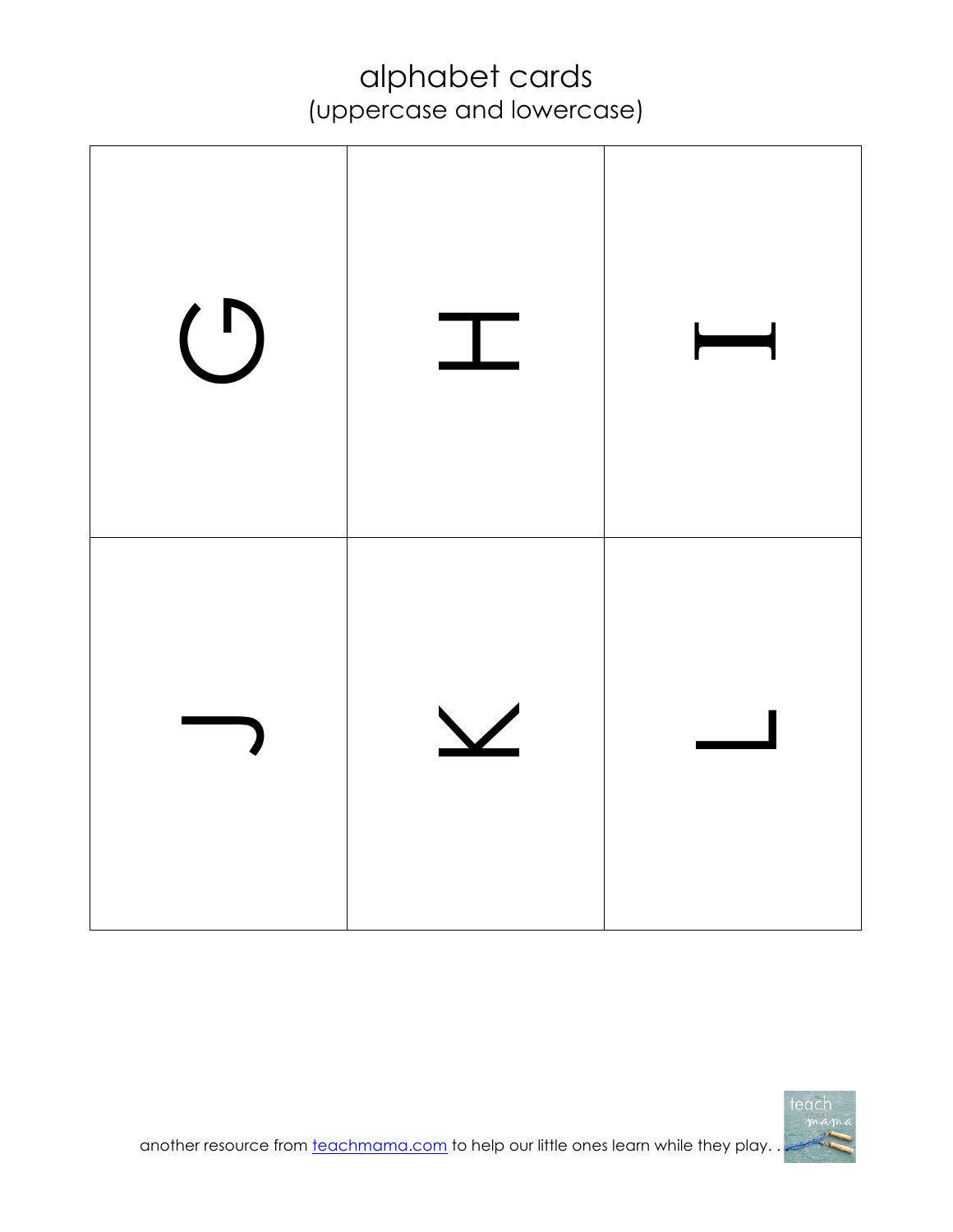| $\sum$ | $\mathsf{Z}$ |                                   |
|--------|--------------|-----------------------------------|
|        | $\bigcirc$   | $\boldsymbol{\underline{\gamma}}$ |

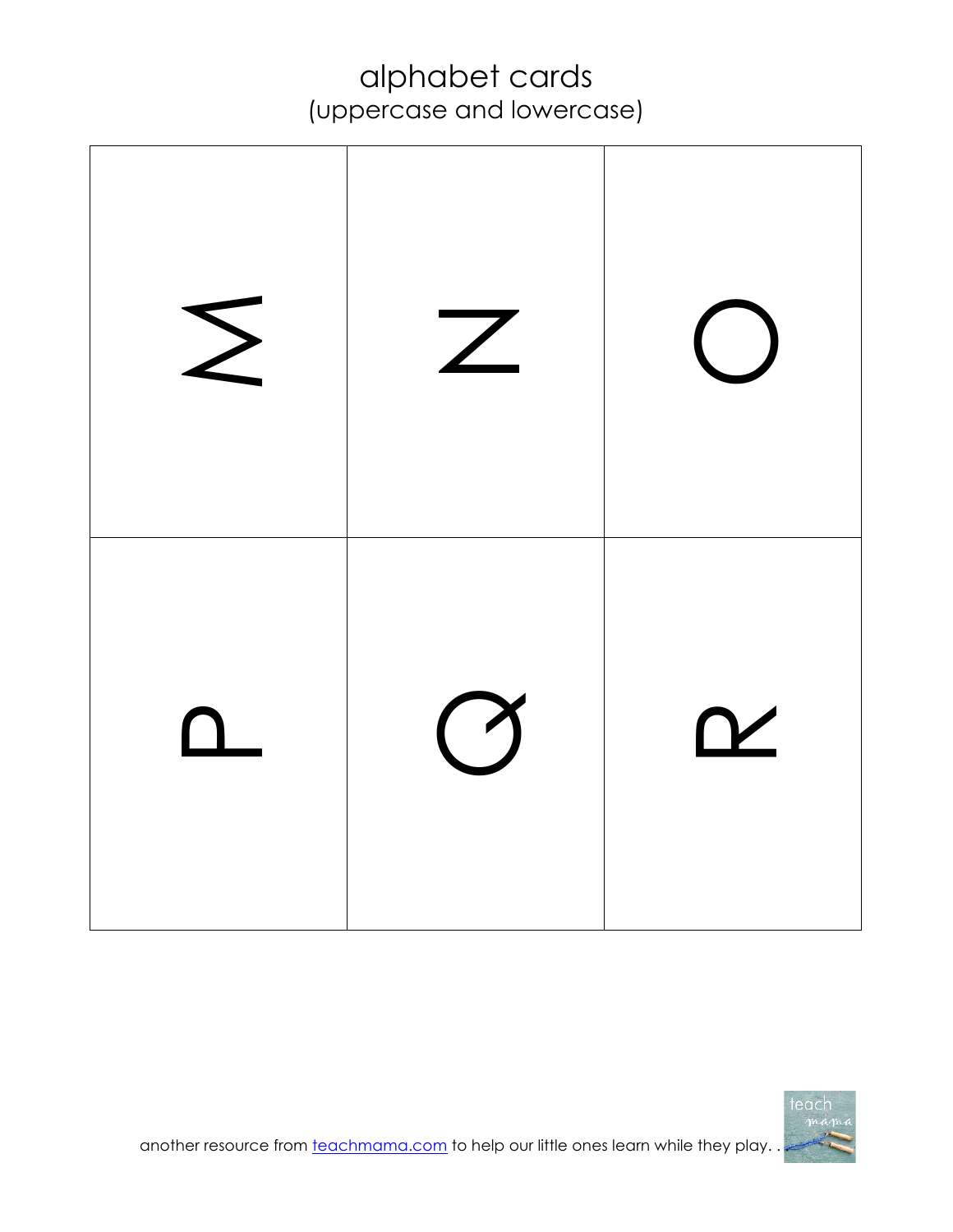

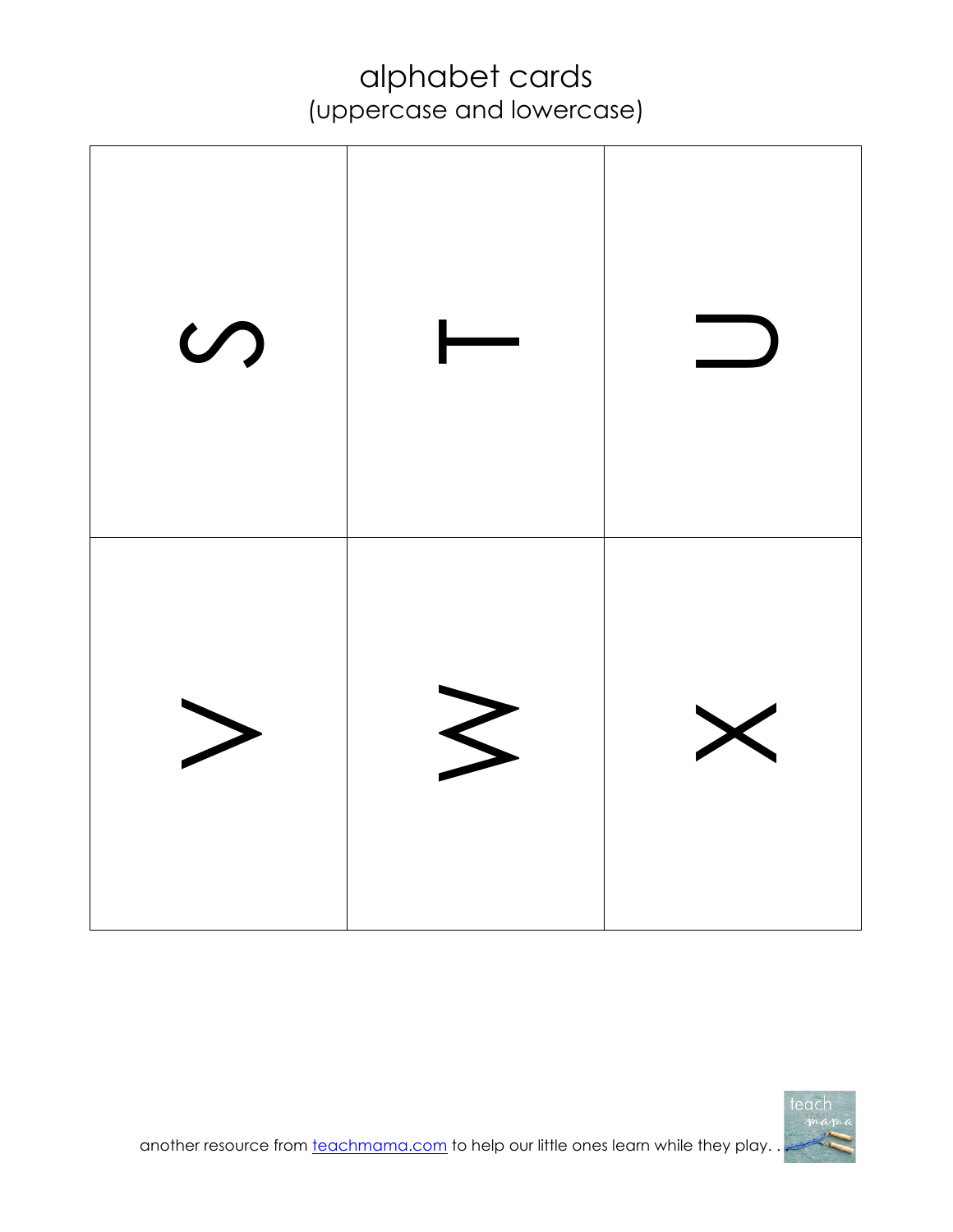

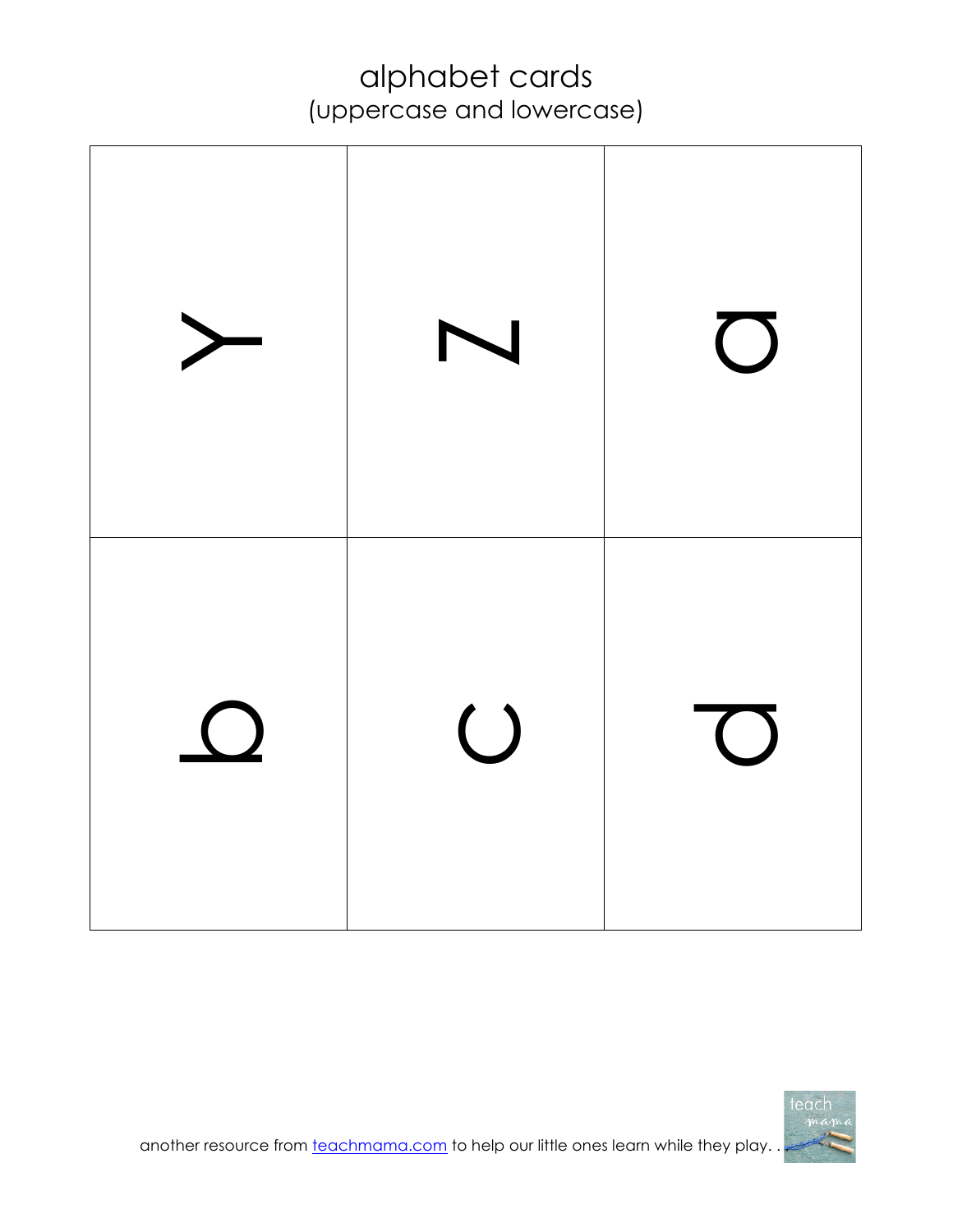| $\bigcirc$ | $\overline{\phantom{0}}$ | $\bigcirc$ |
|------------|--------------------------|------------|
|            |                          |            |

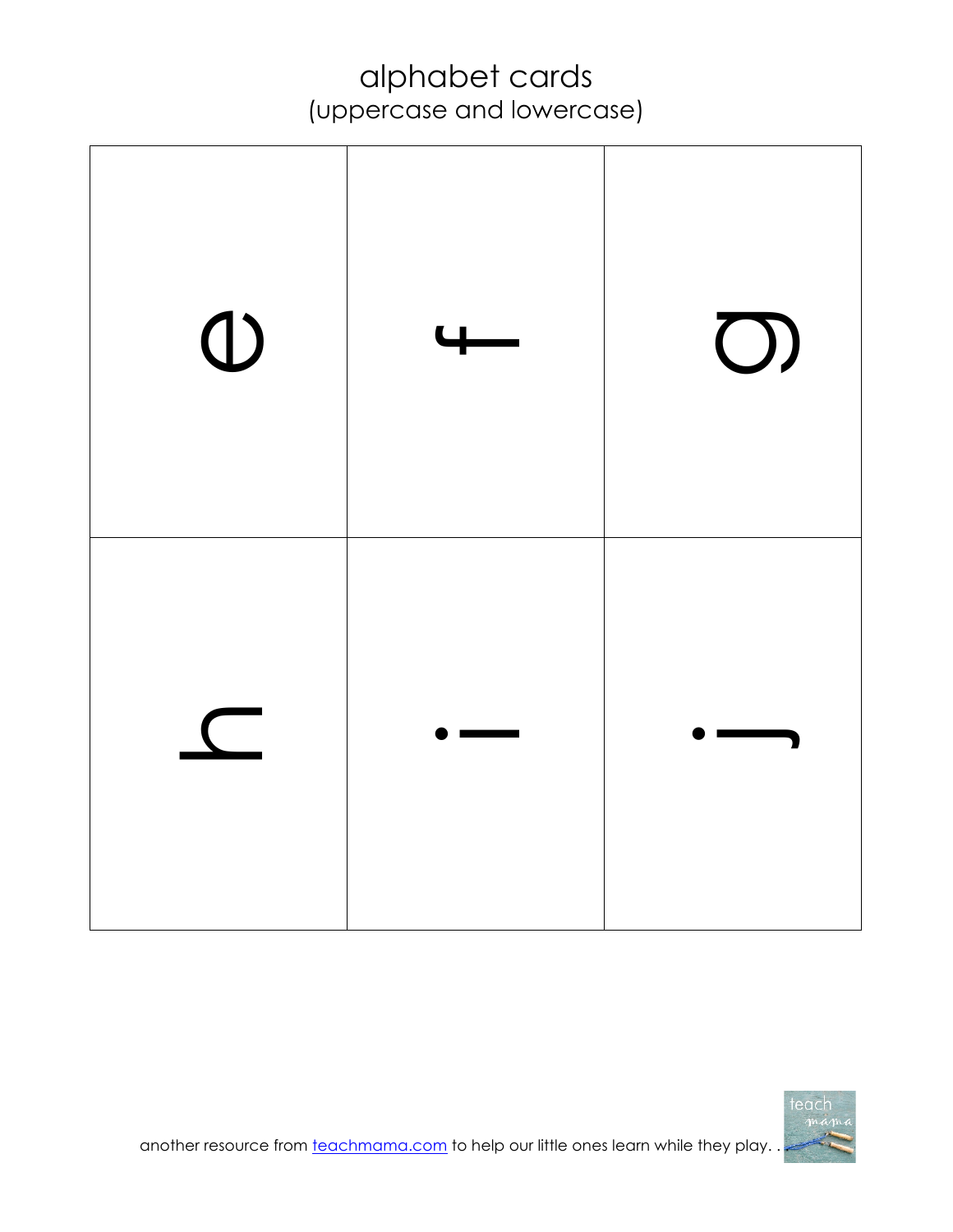

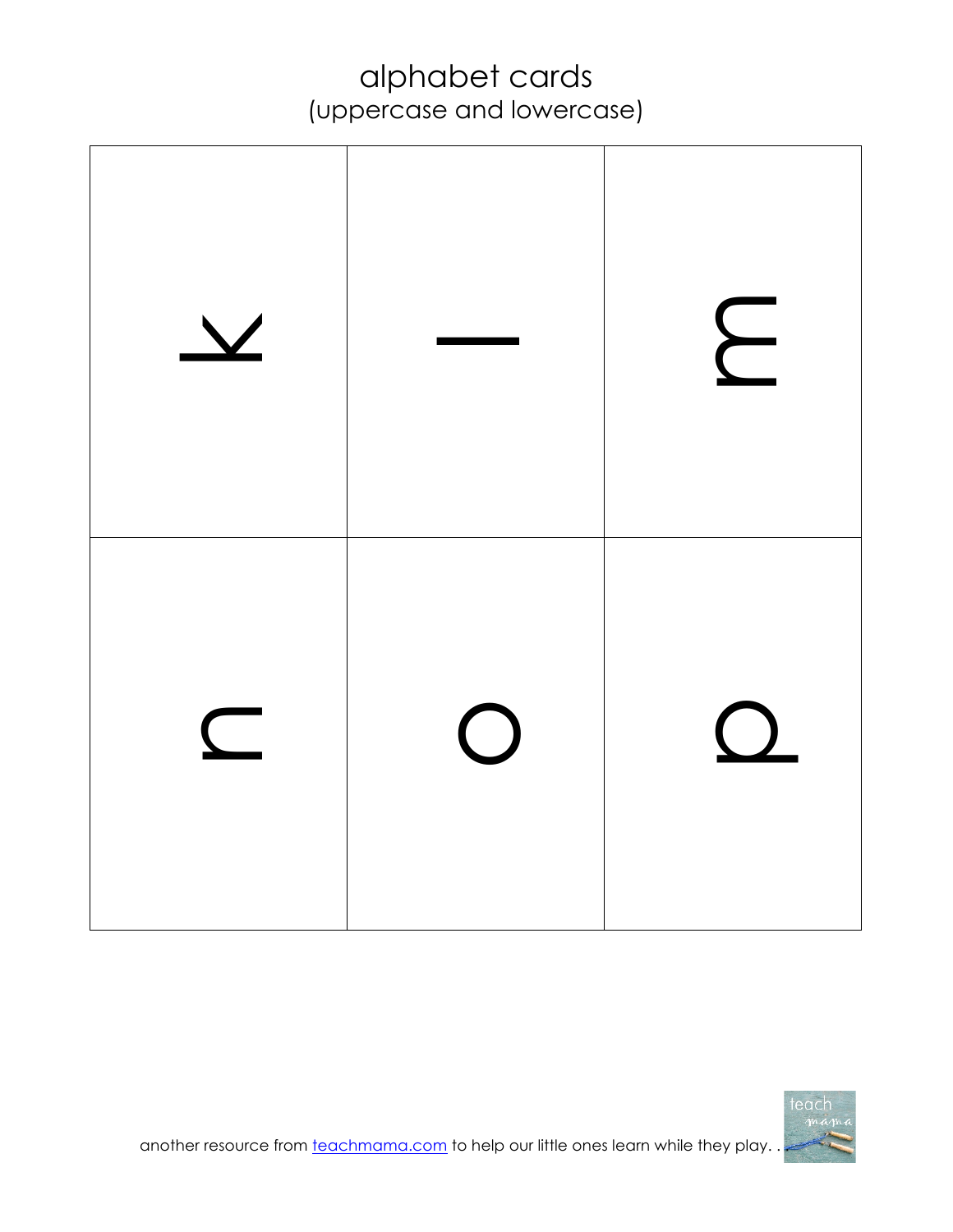